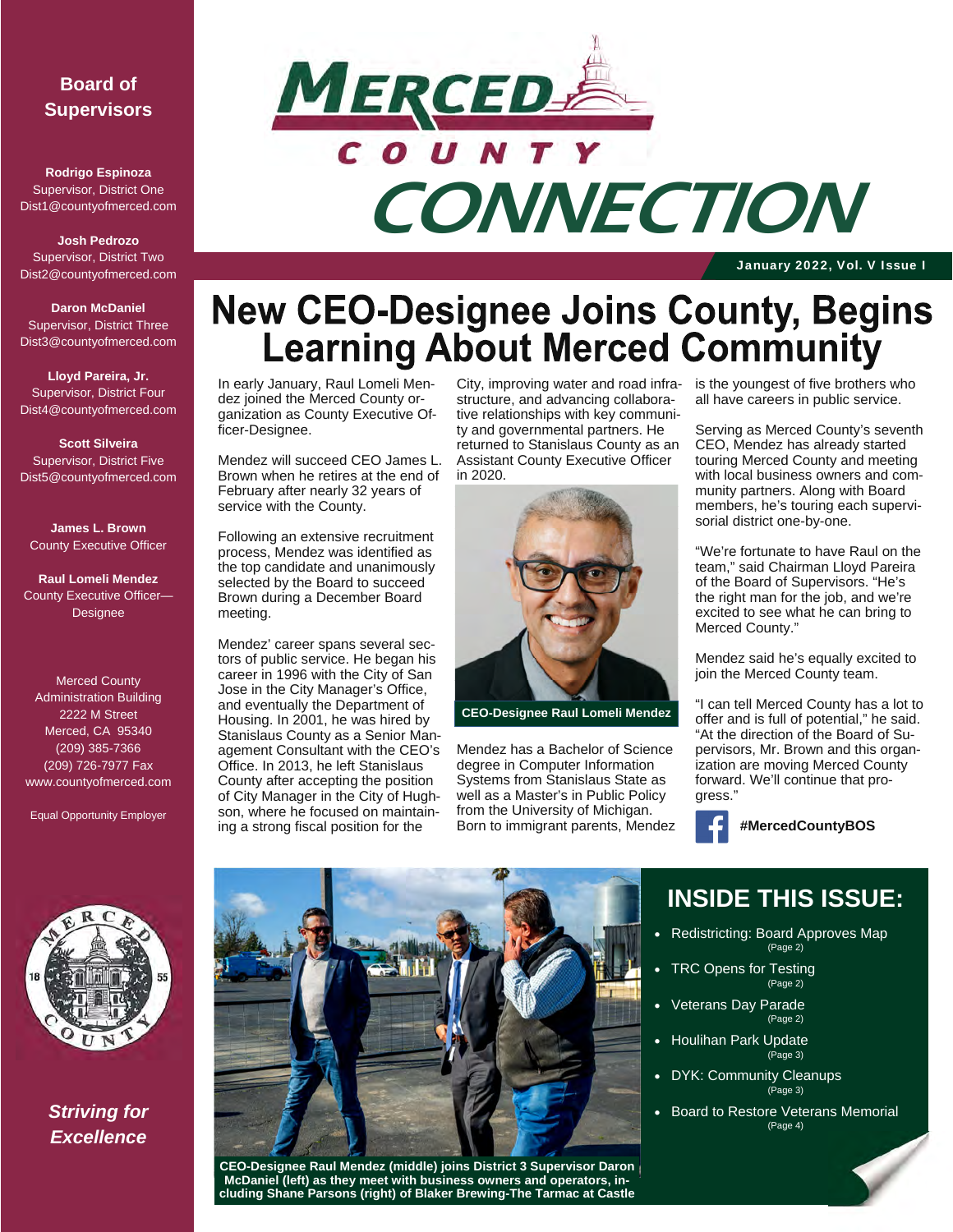

### **Redistricting: Board Approves New Map**

Following an extensive public outreach campaign, the Board of Supervisors adopted a new district map (NDC 101d) during its Dec. 7 meeting.

Redistricting is performed at the local, state and federal levels every 10 years following the U.S. Census to ensure shifting populations receive fair and equal representation. From June to December 2021, the Board of Supervisors hosted four public hearings and two community workshops to share information about the process, gather public input

on neighborhoods and communities of interest, and educate community members on how to submit draft maps and participate.

The selected map meets all legal requirements while reflecting public input on communities of interest and other feedback received during the process.

For more information, please visit www.DrawMercedCounty.org



# **TRC-California Opens for Testing**

*New vehicle research site allows manufacturers to test autonomous technology and other features*

The recent completion of a \$2.1 million expansion project at the TRC California automotive research and testing complex is already attracting increased interest from the advanced mobility industry.

Construction of a 2.2-mile oval test track, a one-mile city course and two large vehicle dynamics areas, has transformed a portion of the former Castle Airforce Base into a world-class testing facility.

With these latest developments – phase one of a long-term expansion plan – TRC California offers vehicle manufacturers, suppliers and innovators a range of specialized test facilities that replicate realworld highway, rural and urban driving scenarios. These improvements allow for the safe testing and refinement of autonomous vehicle technologies and other advanced vehicle systems.

Construction of the 225-acre site began in May 2021 when Merced County officials entered into a long-term management agreement for the facility with Transportation Research Center Inc. (TRC Inc.), an Ohio-based leader in automotive testing and innovation. The site officially opened in November.

### **Veterans Day Parade Planning Underway After Successful Drive-Through Event, New Event Expected to be In-Person Experience**



**A participant drives through the 2021 Merced County Veterans Day Parade in Merced** 

In November, the Merced County Veterans Service Office (VSO) hosted its annual Veterans Day Parade with a different spin to help stem the spread of COVID-19.

Instead of the usual crowds gathering to watch the floats, bands, classic cars and dignitaries go down Merced's Main Street, spectators drove their own vehicles through the event with stationary attractions parked along the side of the road. There was also a live-stream of the event where people could experience it on social media.

The Merced County Human Services Agency and VSO are already planning the next parade, which will be in-person, dependent upon COVID-19 restrictions. Regardless of the format, Merced County will continue to honor its veterans.

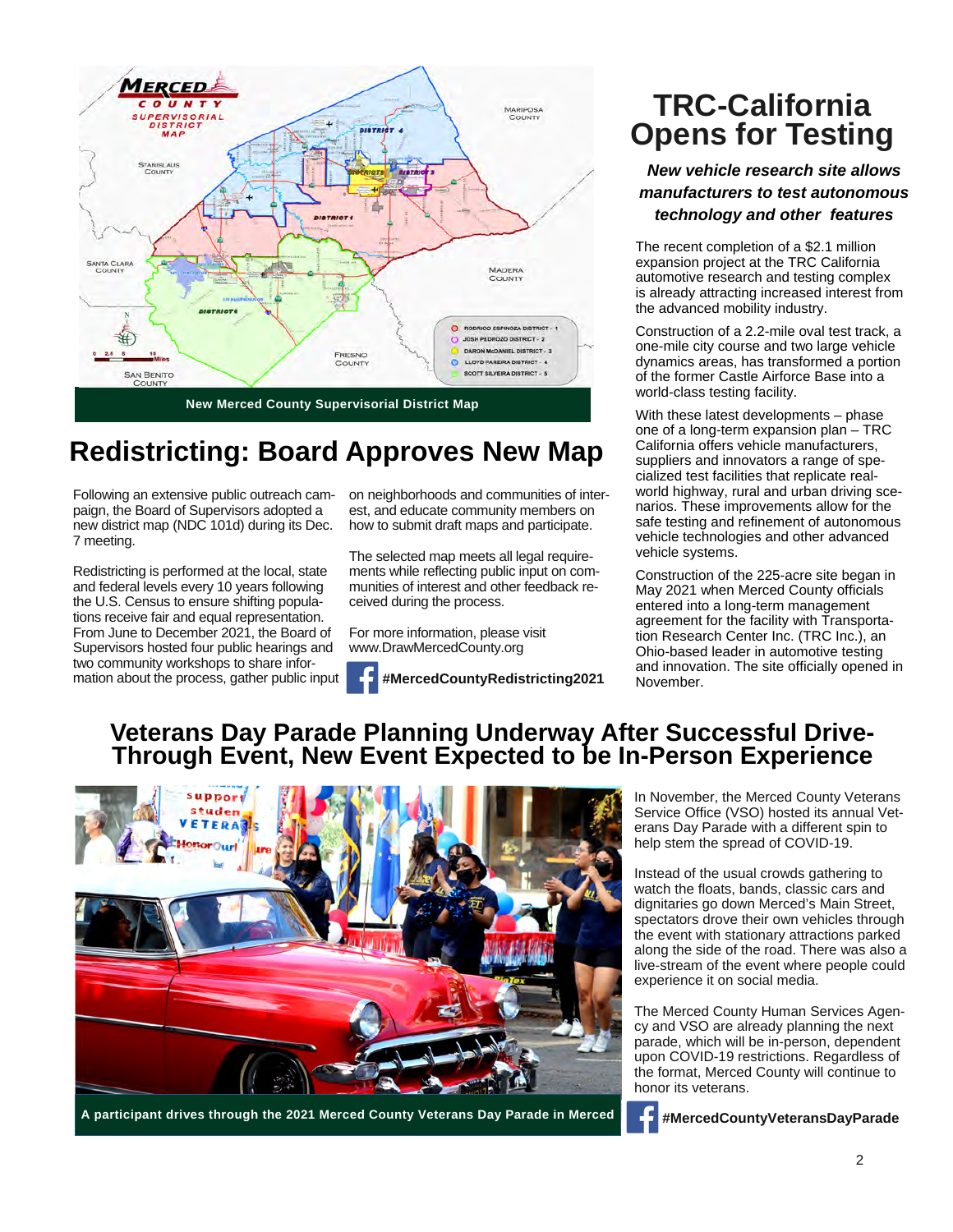### **Did You Know?**

### **COMMUNITY CLEANUPS:**

Did you know that every year, the Public Works Department hosts multiple community cleanup events throughout Merced County? These events allow residents to dispose of tires, appliances, and other throwaway items for a greatly reduced fee—\$1 for small cars, \$2 for trucks, vans and station wagons, \$3 for trailers less than 8 feet, and \$4 for trailers longer than 8 feet. More details are available at www.countyofmerced.com/ communitycleanup.

There are 13 community cleanups this year, all on Saturdays:

**El Nido (Passed):** January 22 County Library Parking Lot

**Stevinson:** January 29 SR 165 (¼ mile south of SR 140)

**Delhi:** February 12 Fourth St. and Gordon St.

**Santa Nella:** March 5 West Comet Rd. & Venus Circle

**Snelling:** March 12 Henderson Park

**Winton:** March 19 Santa Fe Drive and Winton Way

**Hilmar:** March 26 Community Center/Faulke St.

**South Dos Palos:** April 2 Reynolds Ave. & Shain Ave.

**Le Grand:** April 9 Santa Fe Dr. & Jefferson St.

**Franklin/Beachwood:** April 23 Santa Fe Dr. & Business Park Way

**Dos Palos Y:** October 1 Dos Palos Y Auction Yard

**McSwain:** October 22 Quinley Ave. (South of Moran Ave.)

**Planada:** November 5 Broadway (between Mills St. and Fremont St.)



**#MercedCountyDYK**

# **Houlihan Park Remodel Makes Progress, 80 Percent Complete**

In the October edition of the Merced County Connection, the front-page story featured the groundbreaking of the Houlihan Park remodel in Planada.

Construction began in August and is approximately 80 percent complete. The project is on-track to be finished by April 2022.

Since that story ran, significant progress has been made on the park remodel, which is funded by a \$2.4 million California Department of Parks and Recreation grant secured by Merced County.

The grant was highly competitive, as the State received 478 applications with 62 projects receiving funding. In total, \$2,451,250 was awarded to Merced County through a Statewide Park Program Proposition 68 Grant.

In addition to the work being funded by the grant, Merced County recently upgraded the restrooms at Houlihan Park.

#### *Houlihan Park Amenities:*

- *Splash pad*
- *Lighted walking loop*
- *Ten outdoor Gym exercise stations in five areas*
- *New water-efficient irrigation system throughout the park*
- *Playground improvements, with shade and drinking fountains*
- *Renovated basketball court with lighting*
- *Eight iron benches created by Le Grand High School students*
- *Five new picnic shelters with 24 total graffiti-resistant tables*
- *An additional 11 new graffitiresistant picnic tables throughout the park*
- *Outdoor performing arts stage with lighting*

Merced County is also exploring grants and additional funding options for parks in other areas of the County.

District 1 Supervisor Rodrigo Espinoza, who represents the Planada area, said the rapid progress on Houlihan Park is exciting to see.

"I'm excited, and I know the residents in and around Planada are as well," Espinoza said. "This is a community that loves its park, and they

deserve one that they can enjoy for many years to come."

### **#MercedCountyParks**



**An aerial photograph of Houlihan Park in Planada, taken on November 16, 2021**